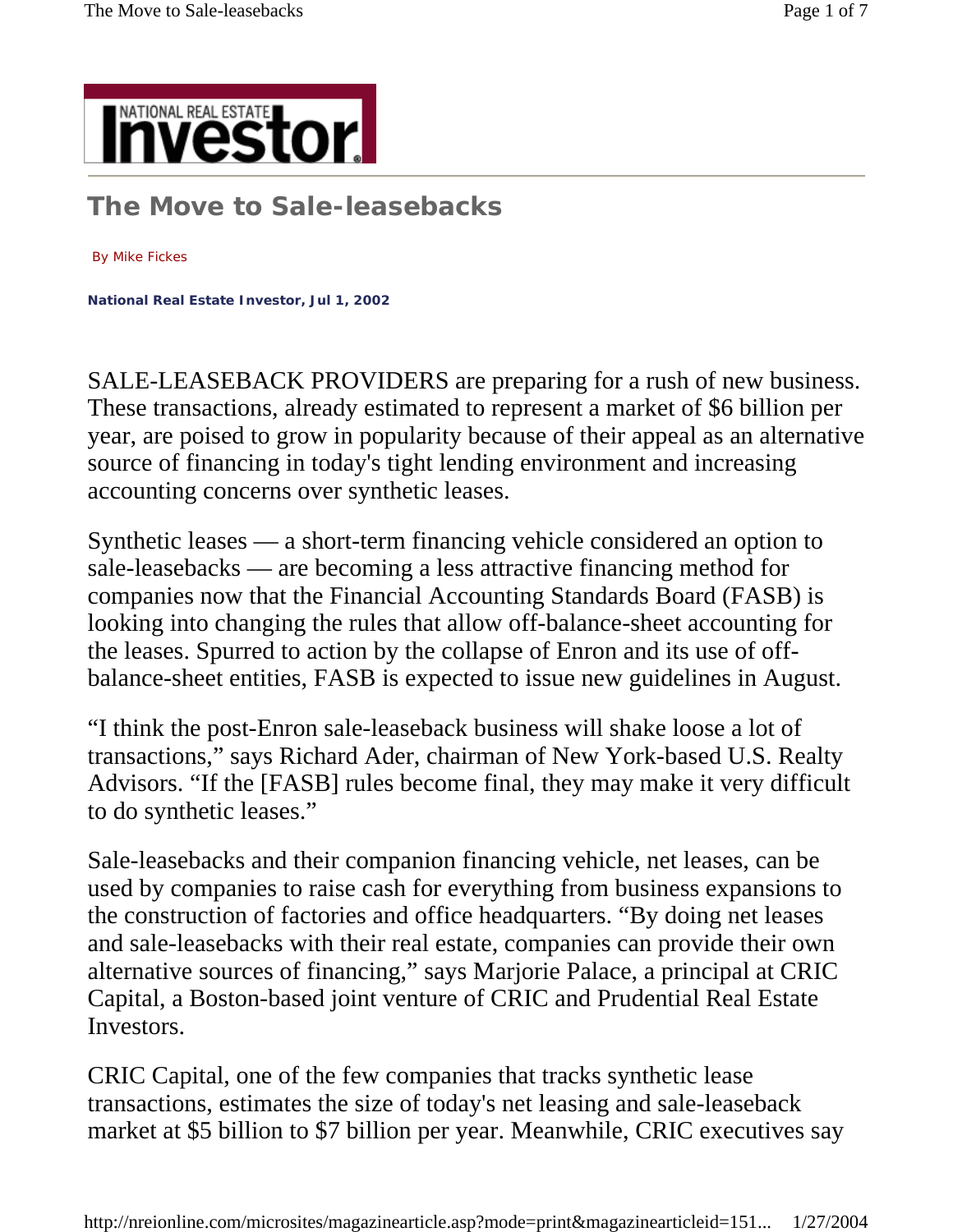synthetic leases have grown in popularity in recent years and may currently represent a \$6 billion to \$8 billion annual market.

In addition, Ader estimates the universe of existing synthetic leases may range from \$75 billion to \$120 billion. "At some point, a portion of those deals is going to break loose and move into the net-lease market," he predicts.

#### **Off the Balance Sheet**

Often referred to interchangeably, the terms net lease and sale-leaseback describe transactions that produce a similar result. In a sale-leaseback, a company owns real estate, sells it to another company and net leases it back. Cash replaces the asset on the company's balance sheet. With a net-lease transaction, a company in need of an asset leases the property from a netlease provider, which finances the purchase. In both cases, the company receives effective control over an asset it doesn't own under a long-term lease and makes lease payments off the balance sheet.

Accounting rules bar net leases from including a purchase option, allowing both sale-leaseback and straight net-lease transactions to remain off-balance sheet.

In a synthetic lease, a lender typically sets up a special-purpose entity (SPE), which borrows money to help a company finance new construction or the purchase of an existing property. The SPE leases the property to the company, which pays rent in the form of interest payments. Since the transaction is priced as corporate credit, the company typically pays a low interest rate — and it doesn't have to add the real estate asset or associated debt to its balance sheet.

But there is a major drawback — a synthetic lease requires the purchase of the asset at the end of a short five- to 10-year lease-term, unless the company is able to negotiate another synthetic lease. That requirement makes a synthetic lease look like a loan that should appear on company balance sheets. "It is a loan for every purpose other than accounting," Ader says.

If the synthetic lease accounting changes proposed by FASB take effect, more business will flow from that market into the net-lease and saleleaseback sectors, says Palace of CRIC Capital. FASB is considering an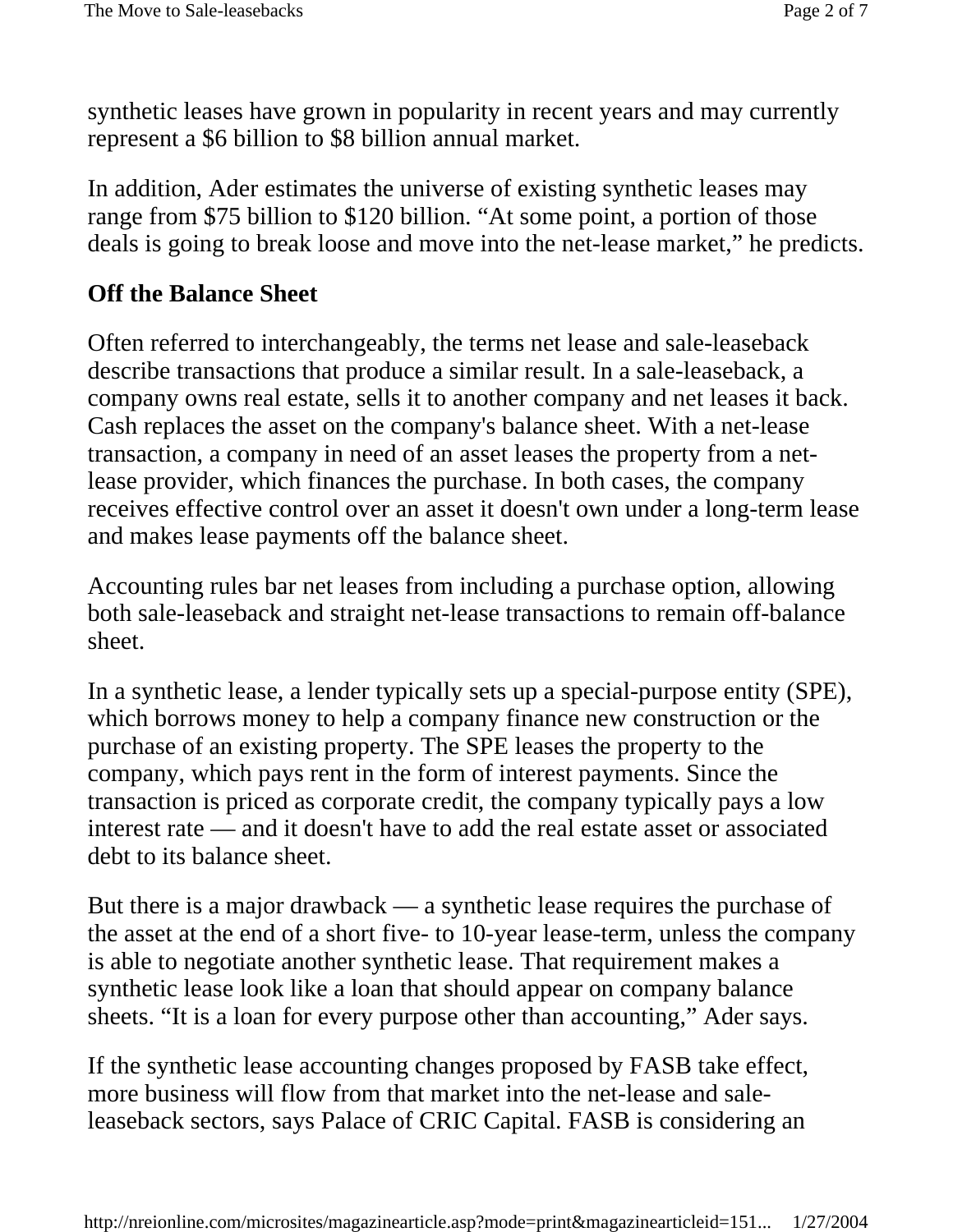increase in the equity requirement from the current minimum of 3% to at least 10%, which would make synthetic leases far less appealing to investors.

The process of switching to sale-leasebacks appears to be under way. "A lot of the deals we're closing today are with companies that did synthetic leases in the past," says Ethan Nessen, a principal with CRIC Capital.

#### **New Markets for Net Leasing**

Net leases and sale-leasebacks are often used to acquire property or cash. But providers are reporting new categories of businesses entering the market.

"We're seeing this use of sale-leaseback transactions by a number of subsidiary companies as well as by divisions of larger companies," says Palace. "Corporately, [subsidiaries and divisions] would have to fight for dollars." These divisions can act on their own to receive financing they need via sale-leasebacks and net leases.

For example, Teksid SpA, the metallurgical subsidiary of Torino, Italy-based Fiat SpA, recently built a new foundry in Sylacauga, Ala. Instead of borrowing money for the plant from its parent, Teksid executed a net-lease transaction with CRIC Capital, which provided the \$20 million required to build the factory. "The transaction eliminated the need to put debt on the Teksid balance sheet," says Palace.

Other corporate subsidiaries and divisions also are constructing buildings through net-lease financing and raising cash through sale-leasebacks of owned property. "It's not just Fiat doing this," she says. "This is a pronounced trend."

Sale-leasebacks can contribute equity to investment transactions. "Private equity firms are finding that they won't have to contribute as much equity [to a transaction] if they do a simultaneous sale-leaseback," says Gordon J. Whiting, executive director and deputy director of acquisitions at W.P. Carey.

Consider the management buyout of Eagan, Minn.-based Buffets Inc., one of the largest operators of buffet-style restaurants in the U.S. In 2000, Caxton-Iseman Capital Inc., a New York investment management firm specializing in buyouts, invested in the management buyout of Buffets.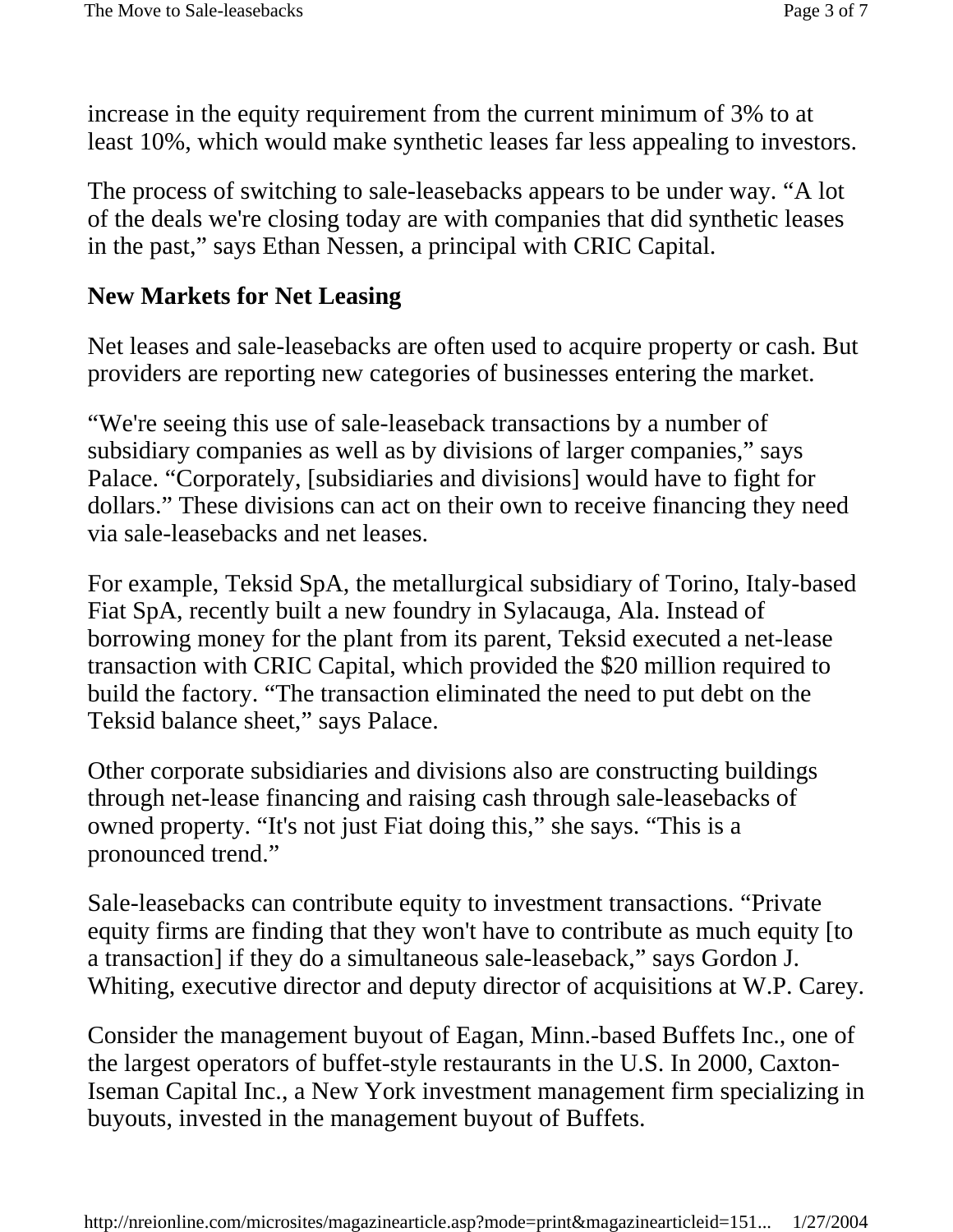The equity portion of the deal required more cash than Caxton-Iseman was willing to invest. To solve that problem, the firm combined the buyout transaction with a sale-leaseback of Buffets' 100,000 sq. ft. corporate headquarters. W.P. Carey purchased the facility for \$21 million and leased it back to the restructured Buffets under a 20-year bond-type net lease. Proceeds from the sale-leaseback provided equity necessary to pay for the management buyout.

"Over the past 12 months, more than half of our acquisitions have been from private equity firms," says Edward V. LaPuma, an executive director at W.P. Carey.

Emerging interest in net-lease and sale-leaseback deals, combined with the tighter underwriting standards in the capital markets, are providing a boost in business for firms providing these services.

W.P. Carey reported about \$400 million in sale-leaseback transactions in each of the past two years. According to Sovak, the company may double that total this year. "The company makes about 20 deals a year, and the average size of its deals with investment-grade companies is growing," he says.

"We're hoping to get our average deal size up to \$40 million," Sovak says. "With the slowdown in the capital markets, many very good companies need capital to buy new businesses, invest in research and development, and to do basic things like pay down debt."

U.S. Realty Advisors logged \$1 billion in transactions in 2001, up from \$700 million the year before, according to Ader, who attributes the strength of the 2001 market to the recession and low interest rates.

## **Getting out of Real Estate**

Other factors may boost the volume of net-lease and sale-leaseback transactions. Once viewed as a last resort for corporations in need of cash, these vehicles have emerged as financial management tools available to healthy as well as struggling companies.

Take Walgreens, for example. The Deerfield, Ill., company recently sold 42 newly built, stand-alone stores in 16 states for \$150 million. The company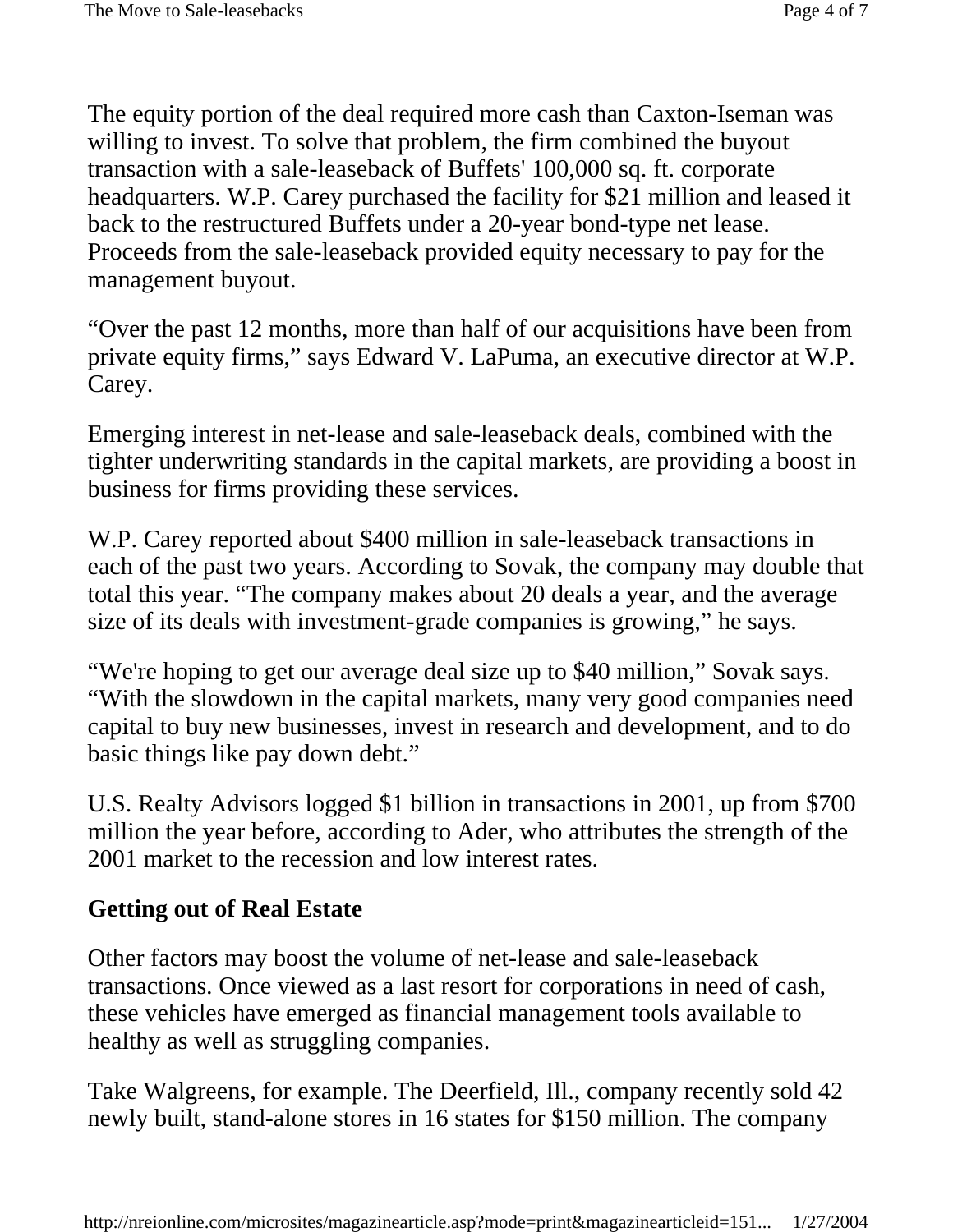now operates those stores under 25-year, triple-net leases held by Cornerstone Capital Corp. of Dublin, Ohio.

Proceeds from the deal will help pay down some \$650 million in commercial paper debt, a portion of which was accrued through store purchases in recent years. Rick Hans, director of finance for Walgreens, says the company's A+ Standard & Poor's financial rating allowed for interest rates of 2% on these obligations, low enough to support the unorthodox decision to finance a few stores with short-term capital. "It's not something to make a practice of, because you don't know where interest rates will go," he adds.

Although Walgreens used sale-leaseback cash to pay off short-term debt that had accumulated against long-term real estate assets, Hans says the most important reason for the transaction was to rearrange the company's capital structure. "For us, returns on investments in real estate are not nearly as good as the returns we get from operating drug stores," he says.

While real estate returns typically range between 5% and 8%, Walgreens' shareholders expect returns of about 18% after taxes, according to Hans. "Real estate ownership would dilute those returns," he says.

In 2001, about 3,500 Walgreens stores generated revenues of \$24.6 billion, up from \$21.2 billion in 2000 and \$17.8 billion in 1999. By 2010, the company plans to nearly double its size and open 2,500 more stores.

Historically, the company has owned between 15% and 18% of its stores. In recent years, that percentage rose close to 20%. Hans is using sale-leasebacks to drive the percentage back down to historical levels.

Hans will finance new stores with net leases negotiated directly with developers, preferring that technique to selling and then leasing back. He also finds lease negotiations easier with this type of lease. "Sale-leaseback providers usually want a bondable lease," Hans says. "Our lease is not a bondable lease."

Bondable leases are referred to as "hell or high-water leases" because the tenant is responsible for condemnation and casualty losses in addition to the typical triple-net lease expenses of rent, maintenance, property taxes and insurance. "Our leases make our landlords responsible for environmental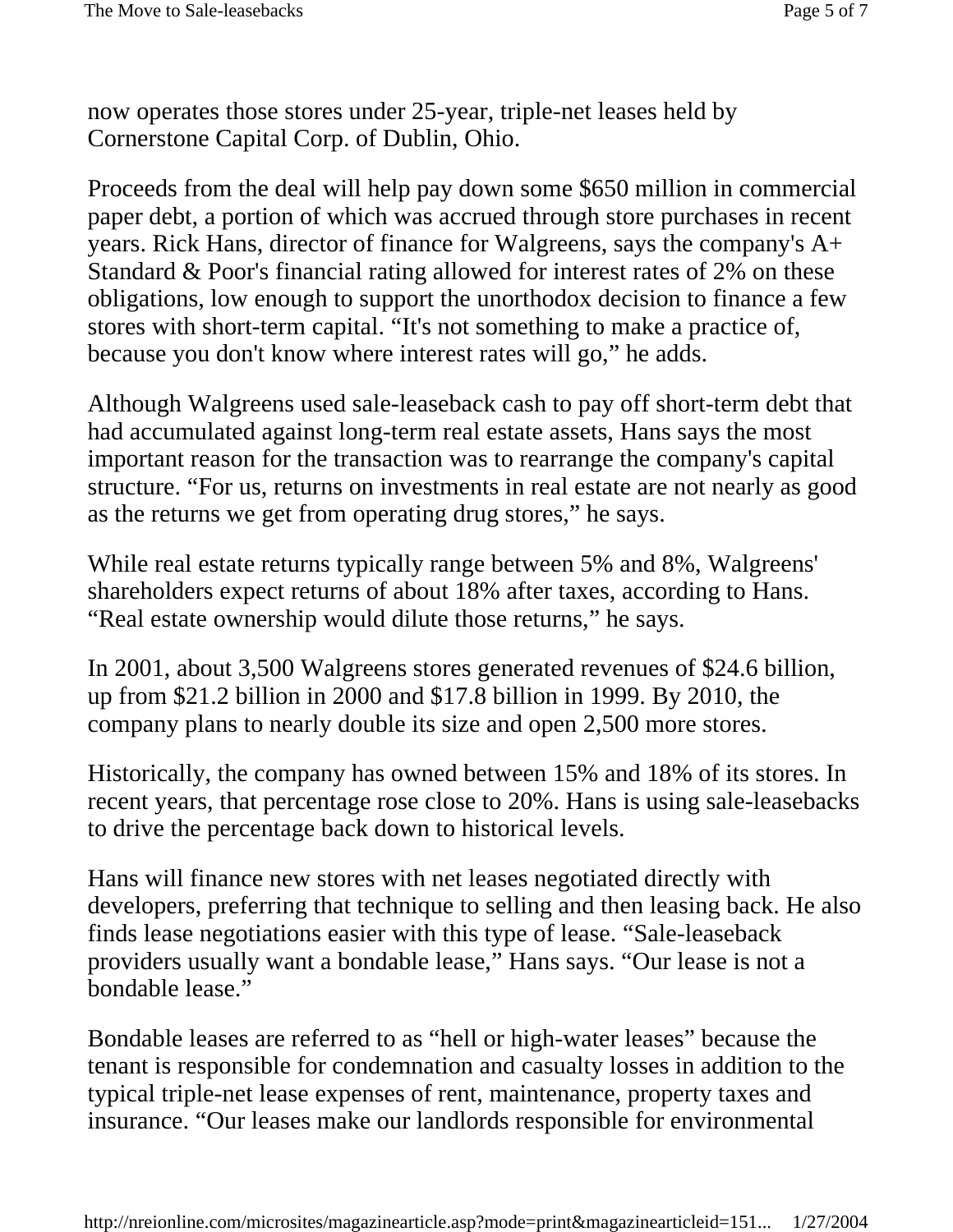problems and condemnation," he says. "Under our leases, we also have the right to alter the property without asking the landlord."

Walgreens is one of many companies improving its balance sheet through sale-leasebacks. New synthetic-lease accounting rules are expected to deliver another rationale for this financing alternative to the corporate world.

## **Contributing Editor Mike Fickes is a Baltimore-based writer.**

## **SALE-LEASEBACKS: NOT FOR EVERYBODY**

Sale-leaseback providers have traditionally sold their services by offering corporations hard cash for real estate. But cash is only one of many corporate considerations.

"Corporate finance is a three-dimensional matrix," says Thomas Miller, managing director of the capital markets group of Chicago-based Jones Lang LaSalle. "Looking at a sale-leaseback in one dimension is an injustice to all parties involved on the corporate side."

Whirlpool Corp. of Benton Harbor, Mich., recently asked Jones Lang LaSalle to help identify principles that would make it easier to select among various capital asset financing options that include issuing equities or bonds, drawing down a revolving credit line, taking a term-loan from a bank — or signing sale-leaseback agreements.

Different corporate stakeholders have different ways of looking at financing alternatives, says Bob Dmytryk, senior vice president in Jones Lang LaSalle's capital markets group. For example, a manufacturing operations manager aims to hold down the cost of goods sold, but a factory sale-leaseback that raises cash might also raise the cost of goods sold.

At the same time, a sale-leaseback may appeal to a CEO interested in boosting stock prices by paying down short-term debt. The CFO may believe money invested in other vehicles will generate higher returns than real estate.

Then again, the tax director may argue against booking income from a saleleaseback that will create tax liabilities.

# **Who's right?**